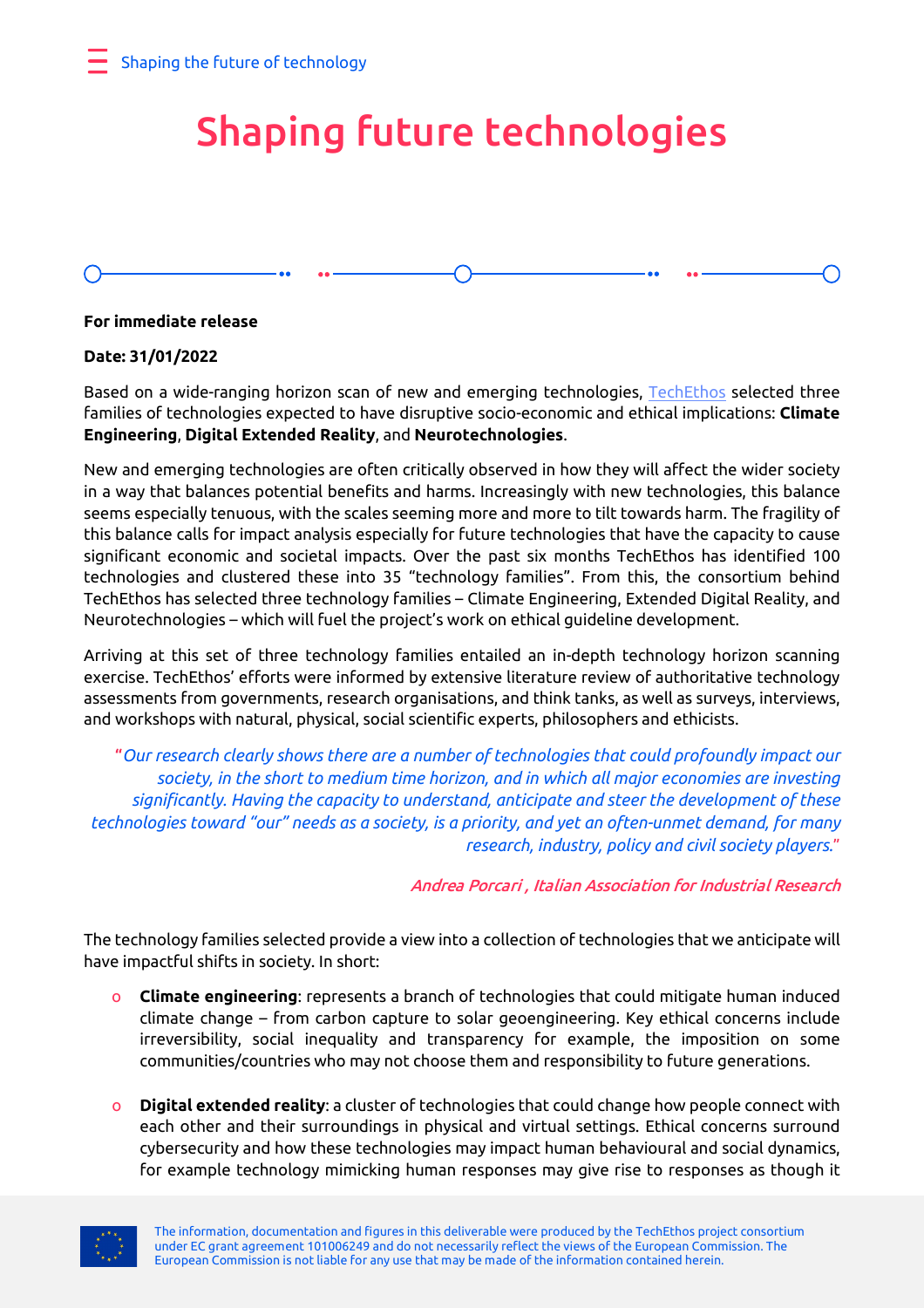## Technology Meets Ethics

were actually human, while developments in Extended Reality may lead to undue influence from 'nudging' techniques.

o **Neurotechnologies**: a set of technologies that directly involve the human brain in monitoring, assessing, emulating, and manipulating its function, for example, brain computer interfaces that can support more intuitive control of prosthetic devices and relay sensory information back to users. Ethical concerns include how we can ensure humans retain their free will/autonomy, and retain privacy issues on sensitive data. These technologies create further issues around what we call "neurodeterminism" in which people assume our minds are our brains whereas we are the product of so much more, including a lifetime of experiences.

TechEthos is now working to better understand expert and broader stakeholder and public perceptions of the potential ways these new technologies might develop. Based on this future-oriented perspective, the project seeks to inform the development of ethical guidelines and legal frameworks to ensure a robust balance is created between potential societal harms and benefits.

#### ###

**About TechEthos**: TechEthos is funded by the Europeans Union's Horizon 2020 research and innovation programme under grant agreement no. 101006249. The project is coordinated by the AIT Austrian Institute of Technology and will run for three years, ending in December 2023.

**CONNECT WITH US**: TechEthos can be found o[n Twitter](https://twitter.com/TechEthosEU) an[d LinkedIn](https://www.linkedin.com/company/techethoseu) and via our [newsletter.](https://techethoseu.m-pages.com/GzEgPP/techethos-subscribe) By joining our online community, individuals will become a contributor in shaping technologies of the future. To find out more about these technologies visit our [technology corner](https://www.techethos.eu/technology-corner/) on the website.

**For press queries, contact Ecsite – The European Network of Science Centres and Museums**: Andrew Whittington-Davis (email: [ajwhittingtond@ecsite.eu,](mailto:ajwhittingtond@ecsite.eu) Tel: +32478900887)